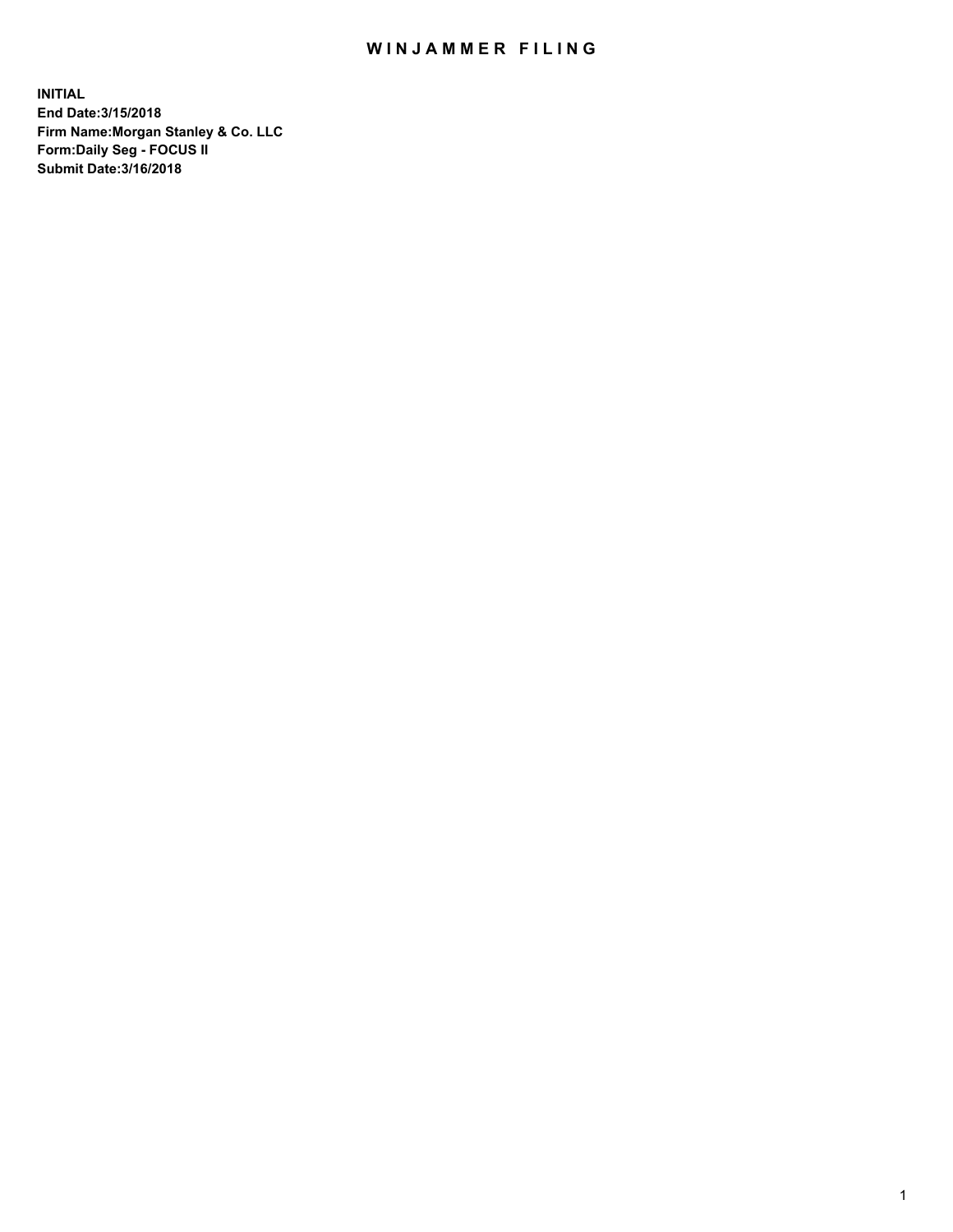## **INITIAL End Date:3/15/2018 Firm Name:Morgan Stanley & Co. LLC Form:Daily Seg - FOCUS II Submit Date:3/16/2018 Daily Segregation - Cover Page**

| Name of Company<br><b>Contact Name</b><br><b>Contact Phone Number</b><br><b>Contact Email Address</b>                                                                                                                                                                                                                          | Morgan Stanley & Co. LLC<br>Ikram Shah<br>212-276-0963<br>lkram.shah@morganstanley.com |
|--------------------------------------------------------------------------------------------------------------------------------------------------------------------------------------------------------------------------------------------------------------------------------------------------------------------------------|----------------------------------------------------------------------------------------|
| FCM's Customer Segregated Funds Residual Interest Target (choose one):<br>a. Minimum dollar amount: ; or<br>b. Minimum percentage of customer segregated funds required:%; or<br>c. Dollar amount range between: and; or<br>d. Percentage range of customer segregated funds required between: % and %.                        | 331,000,000<br>0 <sub>0</sub><br>00                                                    |
| FCM's Customer Secured Amount Funds Residual Interest Target (choose one):<br>a. Minimum dollar amount: ; or<br>b. Minimum percentage of customer secured funds required:%; or<br>c. Dollar amount range between: and; or<br>d. Percentage range of customer secured funds required between:% and%.                            | 140,000,000<br>0 <sub>0</sub><br>0 <sub>0</sub>                                        |
| FCM's Cleared Swaps Customer Collateral Residual Interest Target (choose one):<br>a. Minimum dollar amount: ; or<br>b. Minimum percentage of cleared swaps customer collateral required:% ; or<br>c. Dollar amount range between: and; or<br>d. Percentage range of cleared swaps customer collateral required between:% and%. | 92,000,000<br>0 <sub>0</sub><br>0 <sub>0</sub>                                         |

Attach supporting documents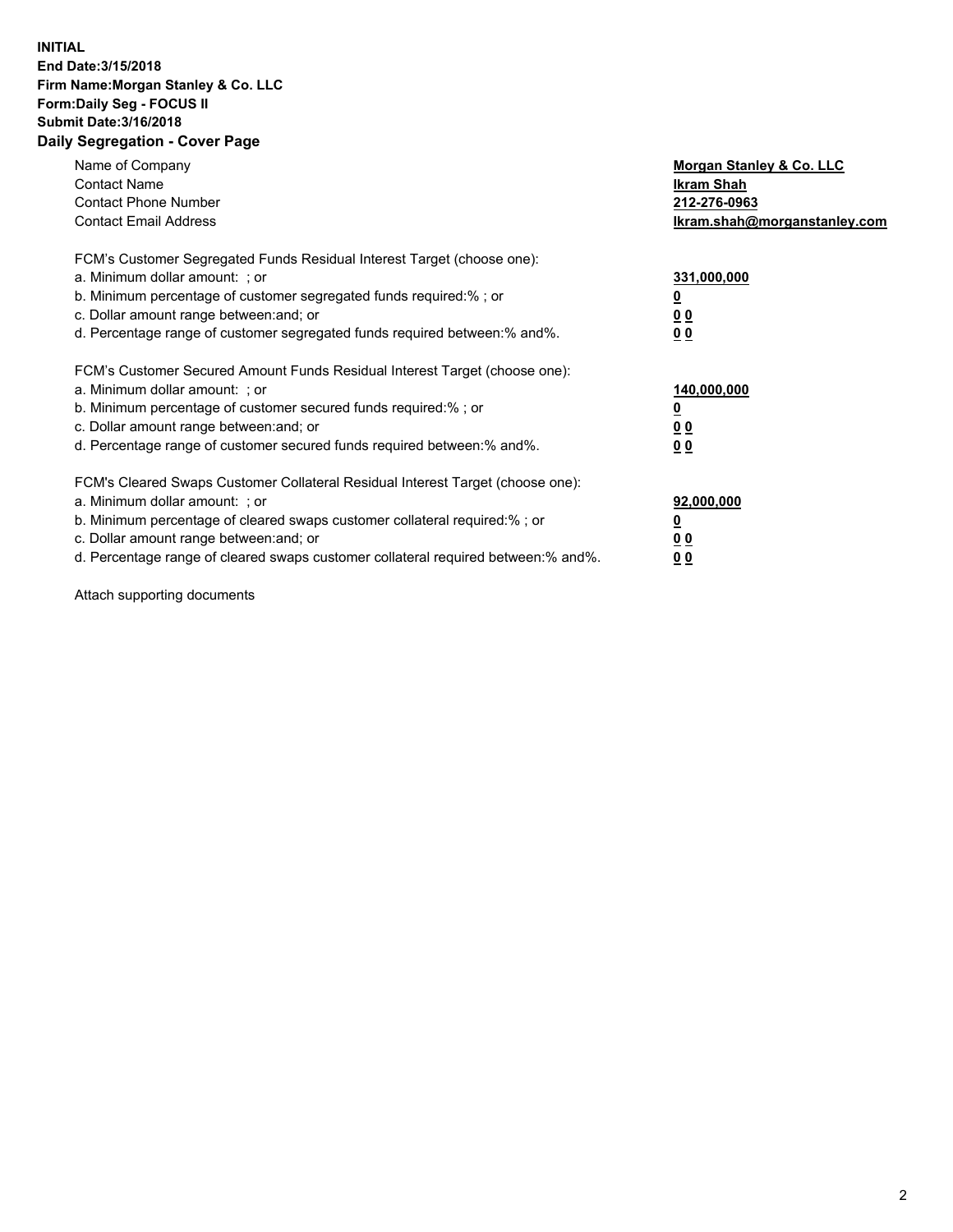## **INITIAL End Date:3/15/2018 Firm Name:Morgan Stanley & Co. LLC Form:Daily Seg - FOCUS II Submit Date:3/16/2018 Daily Segregation - Secured Amounts**

Foreign Futures and Foreign Options Secured Amounts Amount required to be set aside pursuant to law, rule or regulation of a foreign government or a rule of a self-regulatory organization authorized thereunder 1. Net ledger balance - Foreign Futures and Foreign Option Trading - All Customers A. Cash **3,087,221,353** [7315] B. Securities (at market) **1,942,247,587** [7317] 2. Net unrealized profit (loss) in open futures contracts traded on a foreign board of trade **190,901,307** [7325] 3. Exchange traded options a. Market value of open option contracts purchased on a foreign board of trade **21,425,723** [7335] b. Market value of open contracts granted (sold) on a foreign board of trade **-21,608,699** [7337]

- 4. Net equity (deficit) (add lines 1. 2. and 3.) **5,220,187,271** [7345]
- 5. Account liquidating to a deficit and account with a debit balances gross amount **44,612,826** [7351] Less: amount offset by customer owned securities **-43,592,999** [7352] **1,019,827**
- 6. Amount required to be set aside as the secured amount Net Liquidating Equity Method (add lines 4 and 5)
- 7. Greater of amount required to be set aside pursuant to foreign jurisdiction (above) or line 6.

## FUNDS DEPOSITED IN SEPARATE REGULATION 30.7 ACCOUNTS

- 1. Cash in banks
	- A. Banks located in the United States **299,730,413** [7500]
	- B. Other banks qualified under Regulation 30.7 **732,016,909** [7520] **1,031,747,322**
- 2. Securities
	- A. In safekeeping with banks located in the United States **210,491,104** [7540]
	- B. In safekeeping with other banks qualified under Regulation 30.7 **0** [7560] **210,491,104** [7570]
- 3. Equities with registered futures commission merchants
	-
	-
	- C. Unrealized gain (loss) on open futures contracts **-14,398** [7600]
	- D. Value of long option contracts **0** [7610]
- E. Value of short option contracts **0** [7615] **5,632,836** [7620]
- 4. Amounts held by clearing organizations of foreign boards of trade
	-
	-
	- C. Amount due to (from) clearing organization daily variation **0** [7660]
	- D. Value of long option contracts **0** [7670]
	- E. Value of short option contracts **0** [7675] **0** [7680]
- 5. Amounts held by members of foreign boards of trade
	-
	-
	- C. Unrealized gain (loss) on open futures contracts **190,915,705** [7720]
	- D. Value of long option contracts **21,425,723** [7730]
	- E. Value of short option contracts **-21,608,699** [7735] **4,164,494,165**
- 6. Amounts with other depositories designated by a foreign board of trade **0** [7760]
- 7. Segregated funds on hand **0** [7765]
- 8. Total funds in separate section 30.7 accounts **5,412,365,427** [7770]
- 9. Excess (deficiency) Set Aside for Secured Amount (subtract line 7 Secured Statement Page 1 from Line 8)
- 10. Management Target Amount for Excess funds in separate section 30.7 accounts **140,000,000** [7780]
- 11. Excess (deficiency) funds in separate 30.7 accounts over (under) Management Target **51,158,329** [7785]

**0** [7305]

[7354] **5,221,207,098** [7355]

**5,221,207,098** [7360]

[7530]

 A. Cash **5,647,234** [7580] B. Securities **0** [7590]

 A. Cash **0** [7640] B. Securities **0** [7650]

 A. Cash **2,242,004,952** [7700] B. Securities **1,731,756,484** [7710] [7740] **191,158,329** [7380]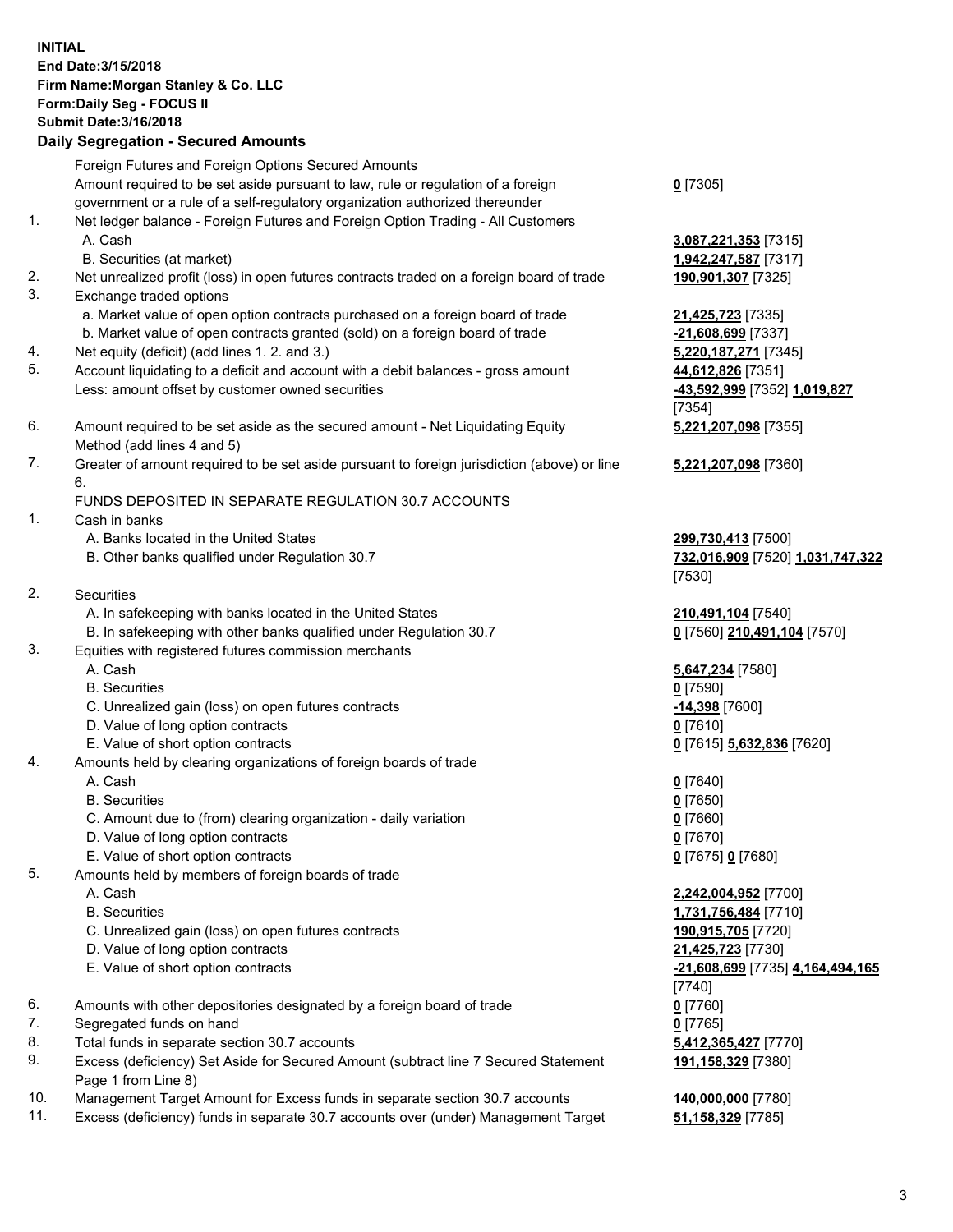**INITIAL End Date:3/15/2018 Firm Name:Morgan Stanley & Co. LLC Form:Daily Seg - FOCUS II Submit Date:3/16/2018 Daily Segregation - Segregation Statement** SEGREGATION REQUIREMENTS(Section 4d(2) of the CEAct) 1. Net ledger balance A. Cash **9,627,613,951** [7010] B. Securities (at market) **5,189,188,889** [7020] 2. Net unrealized profit (loss) in open futures contracts traded on a contract market **627,536,250** [7030] 3. Exchange traded options A. Add market value of open option contracts purchased on a contract market **423,347,426** [7032] B. Deduct market value of open option contracts granted (sold) on a contract market **-666,116,517** [7033] 4. Net equity (deficit) (add lines 1, 2 and 3) **15,201,569,999** [7040] 5. Accounts liquidating to a deficit and accounts with debit balances - gross amount **185,835,120** [7045] Less: amount offset by customer securities **-148,641,797** [7047] **37,193,323** [7050] 6. Amount required to be segregated (add lines 4 and 5) **15,238,763,322** [7060] FUNDS IN SEGREGATED ACCOUNTS 7. Deposited in segregated funds bank accounts A. Cash **4,057,471,258** [7070] B. Securities representing investments of customers' funds (at market) **0** [7080] C. Securities held for particular customers or option customers in lieu of cash (at market) **1,184,303,656** [7090] 8. Margins on deposit with derivatives clearing organizations of contract markets A. Cash **6,704,347,778** [7100] B. Securities representing investments of customers' funds (at market) **0** [7110] C. Securities held for particular customers or option customers in lieu of cash (at market) **4,004,885,233** [7120] 9. Net settlement from (to) derivatives clearing organizations of contract markets **-92,273,737** [7130] 10. Exchange traded options A. Value of open long option contracts **423,347,426** [7132] B. Value of open short option contracts **-666,116,517** [7133] 11. Net equities with other FCMs A. Net liquidating equity **2,756,673** [7140] B. Securities representing investments of customers' funds (at market) **0** [7160] C. Securities held for particular customers or option customers in lieu of cash (at market) **0** [7170] 12. Segregated funds on hand **0** [7150] 13. Total amount in segregation (add lines 7 through 12) **15,618,721,770** [7180] 14. Excess (deficiency) funds in segregation (subtract line 6 from line 13) **379,958,448** [7190]

- 15. Management Target Amount for Excess funds in segregation **331,000,000** [7194]
- 16. Excess (deficiency) funds in segregation over (under) Management Target Amount Excess

**48,958,448** [7198]